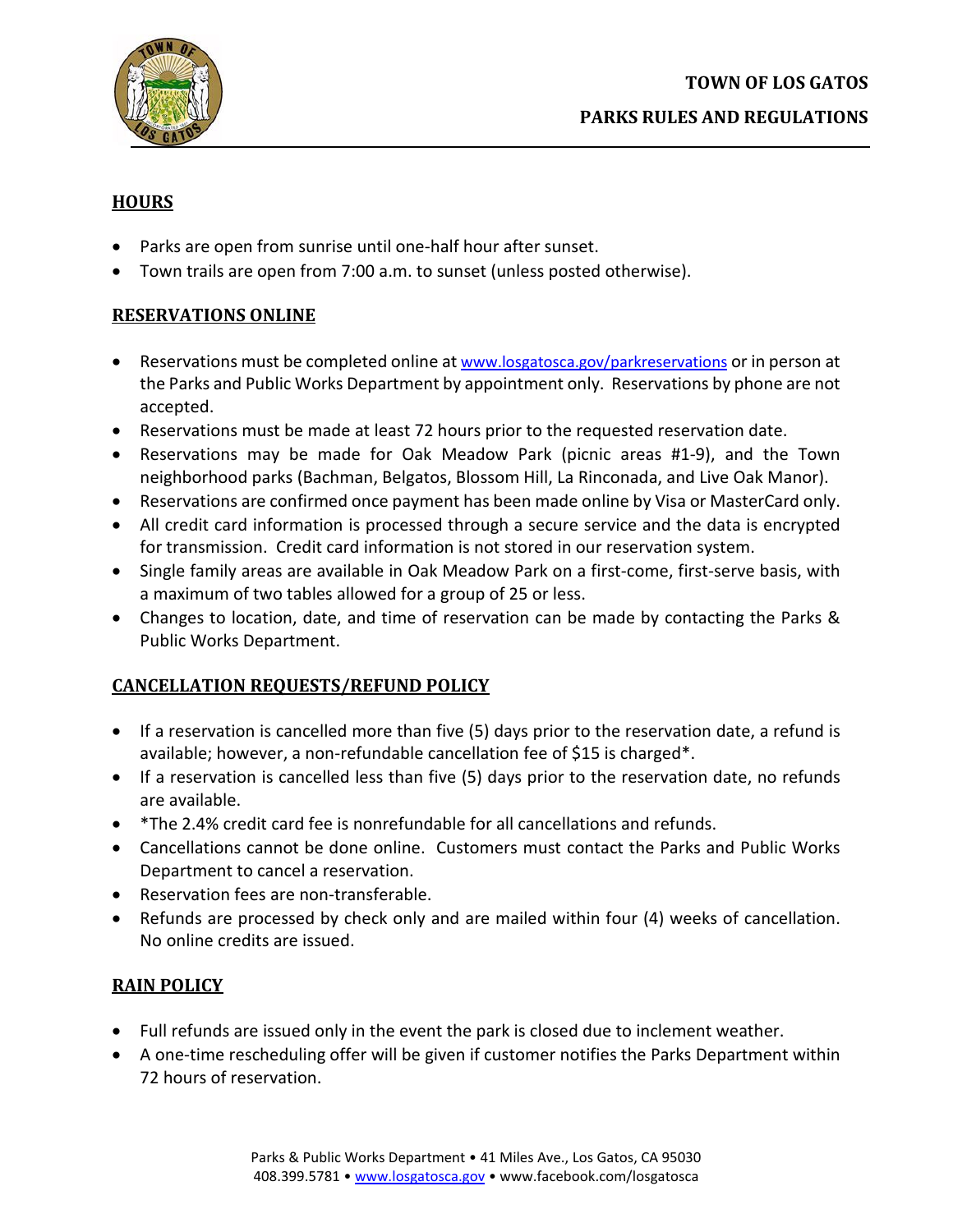### PAGE **2** OF **5** PARKS RULES AND REGULATIONS

## **PARKS SPECIAL USE PERMIT**

If you or your organization is planning an event in a park or trail it may require a Parks Special Use Permit approved by the Parks and Public Works Department. This process is not available through the Town's online reservation program.

A Parks Special Use Permit may be required for some of or all the following elements:

- Use of 3 or more sites and groups of 100 or more in Oak Meadow Park
- Groups of 25 or more at any of the Town's neighborhood parks
- Organized recreational/class activities
- Runs, weddings, etc.

Parks Special Use Permit Application **must be submitted at least sixty (60) days prior to event**. Permits cannot be transferred, assigned, or sublet.

## **CATERER/VENDOR REQUESTS**

- Use of caterers and/or vendors MUST be requested **no less than thirty (30) days prior to the scheduled event** and are subject to approval.
- If approved, the caterer and/or vendor must submit the following, **no later than fourteen (14) days prior to the scheduled event** to the Parks and Public Works Department:
	- **Proof of Town of Los Gatos Business License**
	- Certificate of Insurance per the Town of Los Gatos Insurance Requirements
- Mobile game trucks and inflatable games (i.e., bubble soccer, hamster ball, etc.), petting zoos, and pony rides are NOT ALLOWED.
- Unauthorized caterers and/or vendors will be removed from the park.

# **JUMP HOUSE**

- Jump houses are allowed in select parks, group areas, and picnic areas for an additional fee and require a park reservation.
- Jump houses can only be rented from companies that have an approved Town of Los Gatos Business License and Certificate of Insurance naming the Town as additional insured. The following jump house company is pre-approved and are subject to change.
	- Astro Jump 408-292-7876
	- Bali Baly Jump 408-226-2706
	- Rocket Jumpers 408-603-6704
- Jump houses must be placed a minimum of 60 feet from the residential fence line.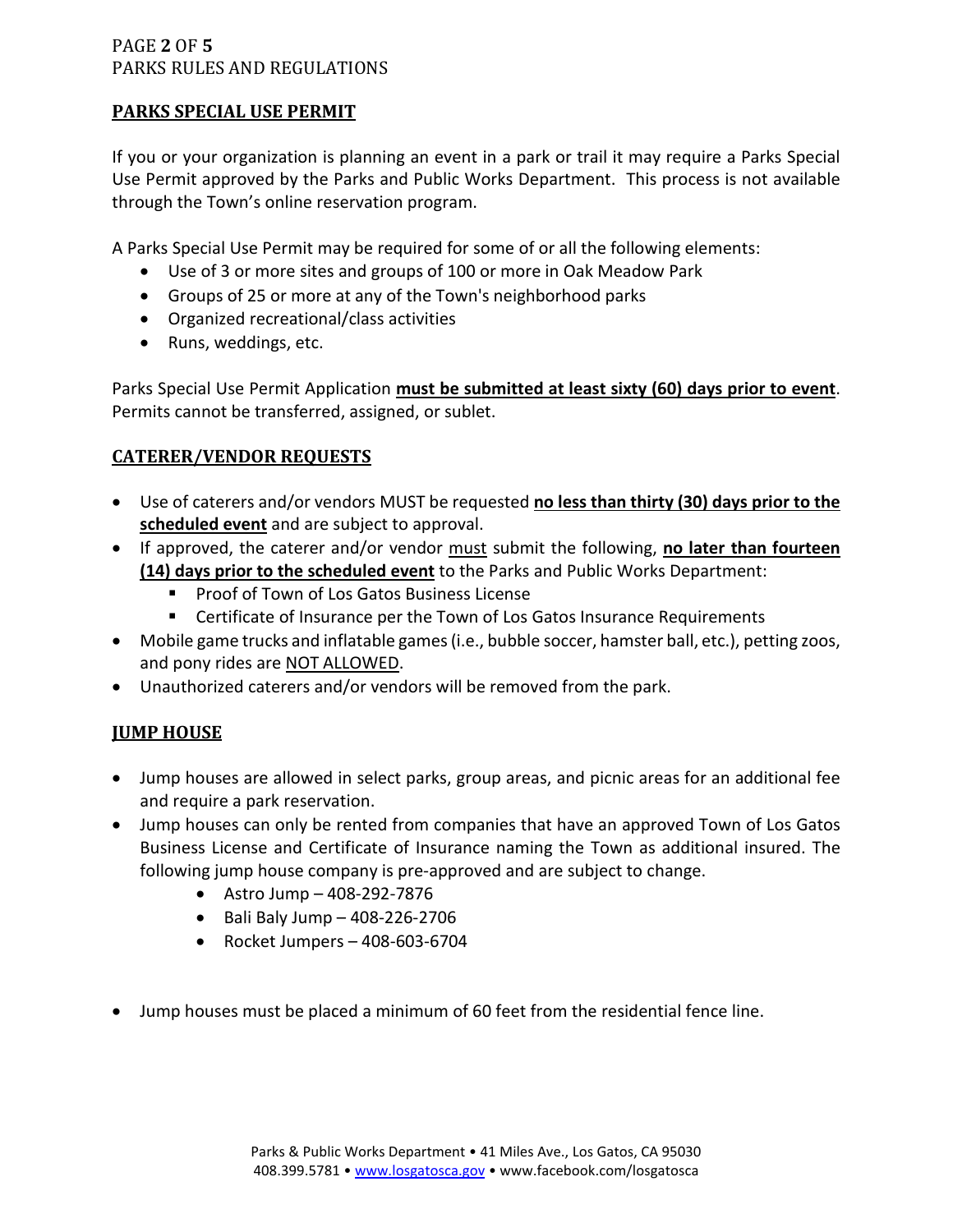## PAGE **3** OF **5** PARKS RULES AND REGULATIONS

- Jump houses are allowed at the following neighborhood parks:
	- Bachman
	- Belgatos
	- Blossom Hill
	- La Rinconada
	- Live Oak Manor

#### **JUMP HOUSE**

- Jump houses are not allowed in or near the following areas in Oak Meadow Park:
	- **Single family areas** 
		- **Playground area**
		- Picnic Areas  $#1, #2,$  and  $#7$
- Jump houses with water features are NOT allowed.

## **VEHICLE ESCORT**

- Vehicle escorts may be requested for caterer and/or vendor requests only.
- Vehicle escorts are allowed in select parks, group areas, and picnic areas for an additional fee and require either a parks reservation or Parks Special Use.
- Vehicle escorts are limited to one vehicle only (one entry and one exit in the park). No multiple vehicle escorts allowed.
- Parking is allowed only in designated parking lot spaces.

### **ALCOHOL AND FOOD**

- Beer and wine are allowed with food and must not leave the picnic area.
- No hard liquor is allowed.

### **BARBECUES**

- Barbecuing is not allowed one hour prior to sunset.
- Personal/portable barbecues (gas only) are only allowed in reservable picnic areas, as well as existing and designated barbecue areas in the following parks:
	- **Blossom Hill Park (located near Baggerly Field and restroom)**
	- La Rinconada Park
	- Oak Meadow Park (located in Picnic Areas 1 through 9 and the single-family area closest to the playground)
- Charcoal is only allowed in the large barbecue pits located in reservable picnic areas, as well as existing and designated barbecues in certain parks indicated above.
- Allow fires in barbecue pits to burn out. Do not use water as it will damage the grill and barbecue pit.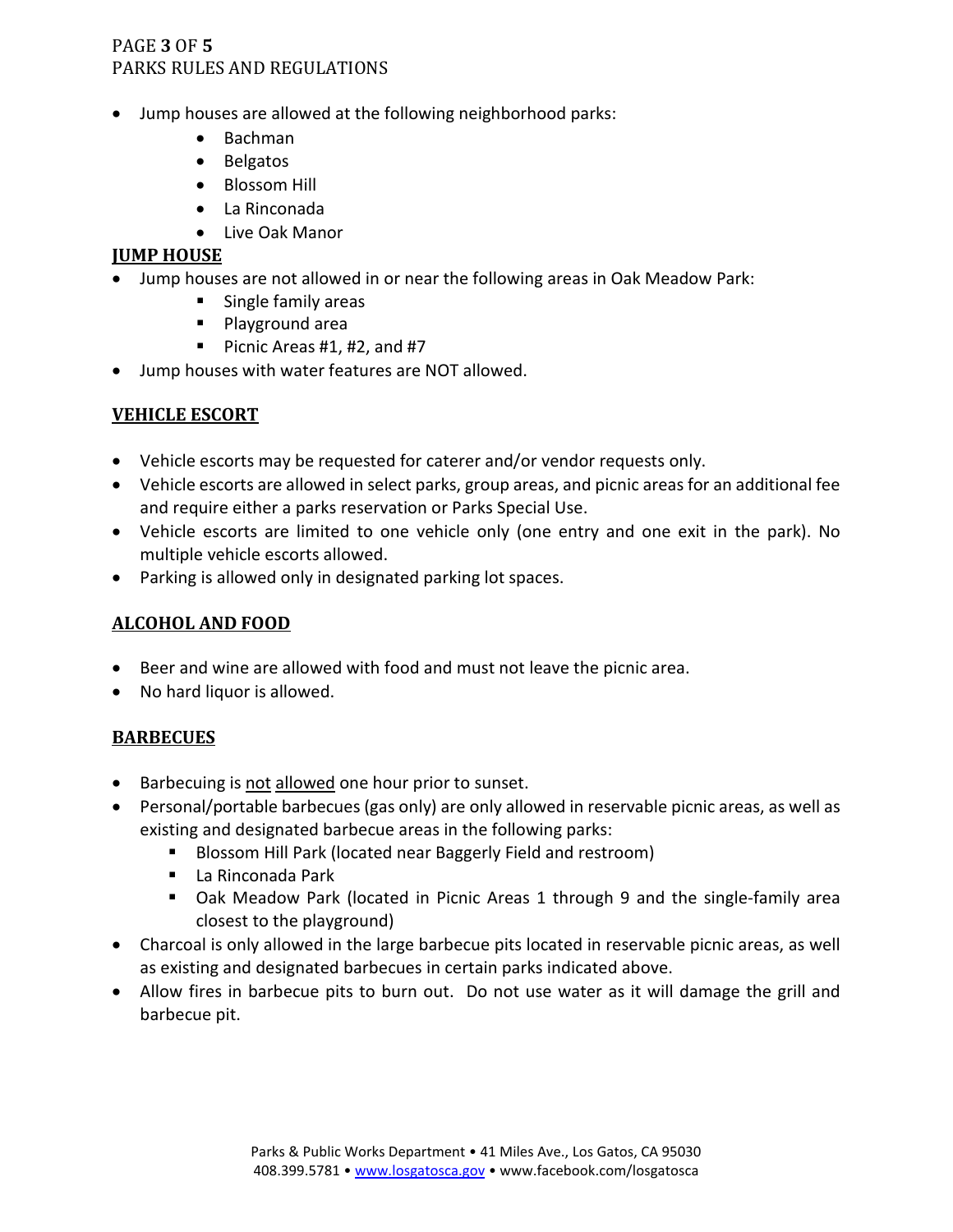## PAGE **4** OF **5** PARKS RULES AND REGULATIONS

- Barbecues are not allowed in the following parks or fields:
	- $\blacksquare$  Bachman Park
	- **Balzer Field**
	- Belgatos Park
	- **Blossom Hill Park (Group Area only)**
	- **Live Oak Manor Park**
	- Pageant Grounds Park
	- **Town Plaza**
	- **Howes Play Lot**
	- Oak Hill Play Lot

## **DECORATIONS AND SIGNS**

- Tacks, nails, and staples may not be used on tables and trees for decorations and signs.
- Decorations must not interfere with other picnic areas and must be cleaned up and removed before leaving the park.
- Directional signs may be posted within picnic area or group area only and must be removed before leaving the park. Posting of these signs at the front entrance (curb, gutter, fence, and sidewalk) of the park is prohibited.

## **DOGS**

- Town Code Section 4.40.005 Restraint of Dogs: The owner or person with the right to control any dog shall keep such dog under his or her own physical restraint by means of a leash not to exceed six (6) feet in length.
- Pet owners are required to clean-up after their pets.

### **SETUP AND CLEAN-UP**

- Customer is responsible for the general setup and clean-up of the reserved group and picnic areas.
- Clean-up includes the removal of all food, decorations, directional signs, and equipment. Trash and recycle receptacles are located in each area. Customer or park visitor shall provide means to clean up area, including extra trash bags. Customer will be charged for additional clean-up.

### **SMOKING**

• Smoking and electronic smoking devices are prohibited in all parks and trails.

### **SOUND**

• Loud music is prohibited at all times.